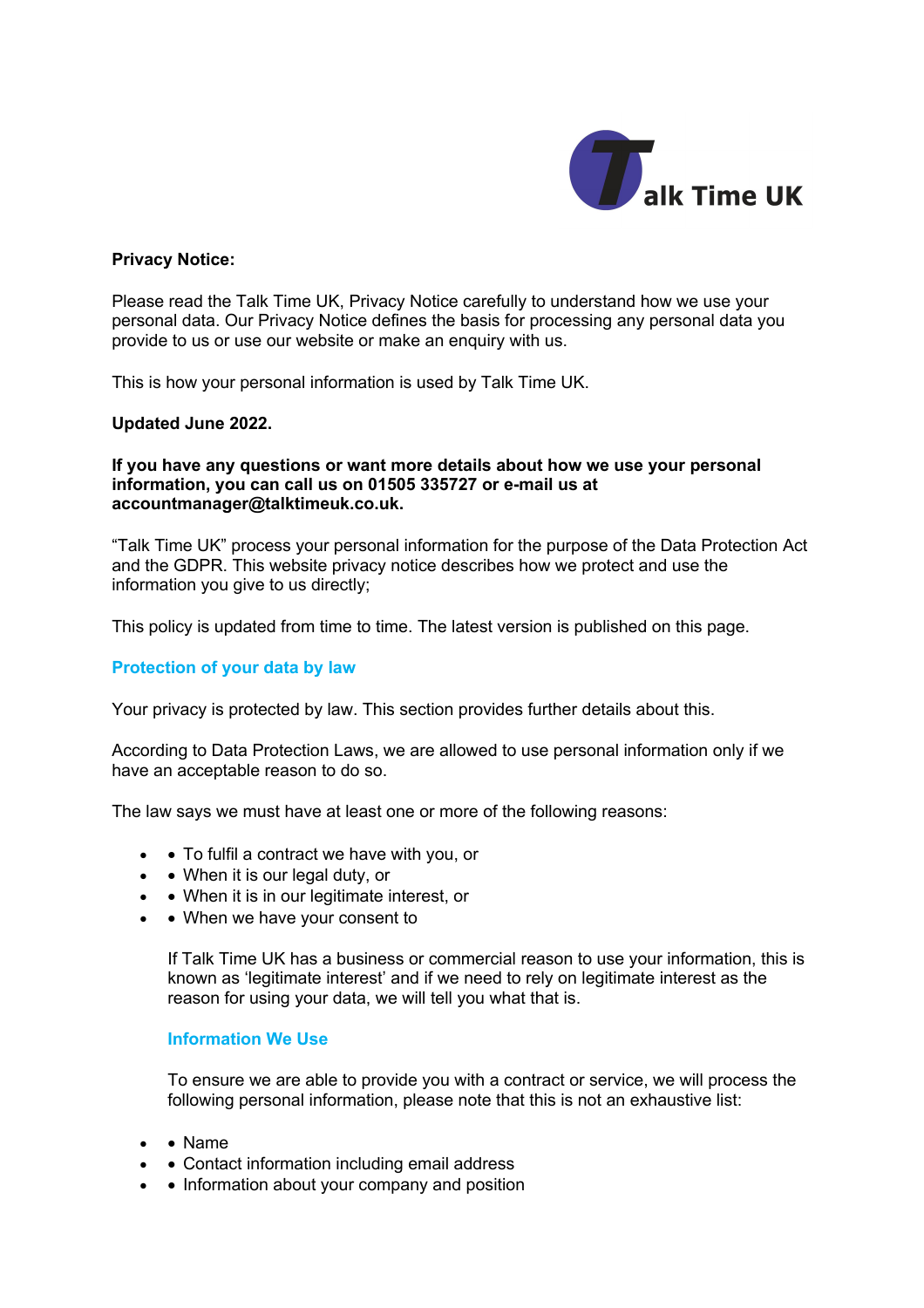- • Other information relevant to enquiries
- • Transactional details

# **Our Commitment to Your data**

Our commitment to all our members and website visitors is:

- • To keep your data confidential and secure
- • Not to sell your data Below is a list of all the ways that we may use your personal information, and specific reasons we rely on to use this information.

| Use of your personal information                                                                                           | <b>Reason</b>                                                                                    |
|----------------------------------------------------------------------------------------------------------------------------|--------------------------------------------------------------------------------------------------|
| $\cdot$ To manage your contract or service with us,<br>$\cdot$ To provide advice or guidance about our service or contract | • Your consent<br>$\cdot$ Fulfilling contracts<br>• Our legitimate interests<br>• Our legal duty |
| $\cdot$ To manage how we work with other companies that provide<br>services to you and our customers                       | $\cdot$ Fulfilling contracts<br>• Our legitimate interests<br>$\cdot$ Our legal duty             |
| • To deliver our services                                                                                                  | $\cdot$ Fulfilling contracts                                                                     |
| $\cdot$ To make and manage payments<br>$\cdot$ To collect and recover money that is owed to us                             | • Our legitimate interests<br>$\cdot$ Our legal duty                                             |
| • To exercise our rights set out in agreements or contracts                                                                | $\vdash$ Fulfilling contracts.                                                                   |

## **Where Personal Information Is Collected From**

Your personal information may be shared with Talk time UK from the organisations that operate within our dealer network;

- Curry's business
- Vodafone
- $\cdot$   $\Omega$
- EE
- Digital Wholesale & Distribution
- Abzorb

*This data will only be shared if you have agreed to:*

- • A service or contract
- • When you talk to us on the phone or at meetings
- • In emails and letters

We have taken the time to identify the types of information we collect and have grouped it accordingly.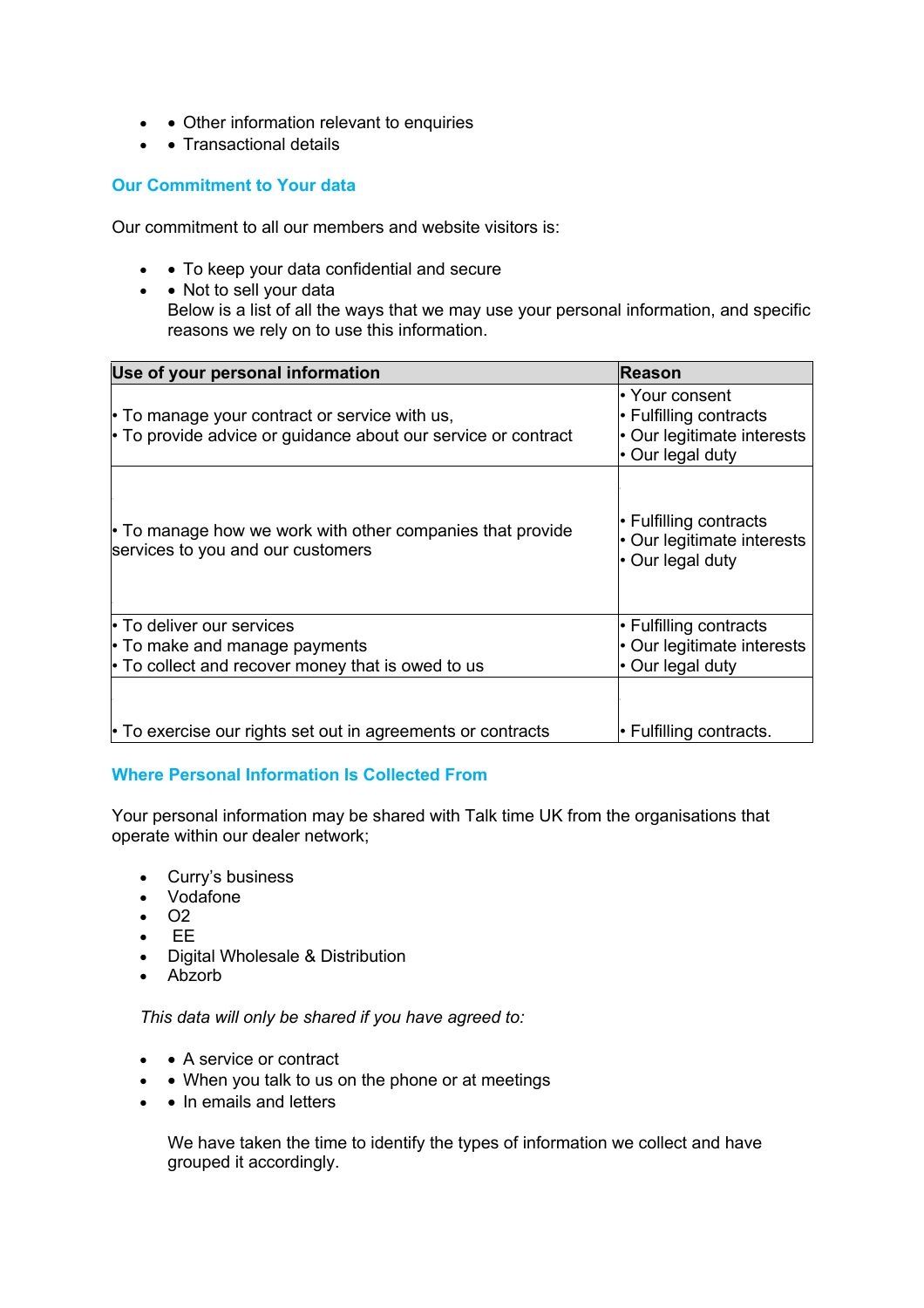| <b>Personal Data</b><br>type | <b>Description</b>                                                                    |
|------------------------------|---------------------------------------------------------------------------------------|
| Contact                      | Information about you and where you live                                              |
| Transactional                | Payment and transactional history from your account                                   |
| Contractual                  | Agreements of services we provide to you                                              |
| Technical                    | Information from technical devices when we are trying to resolve a<br>technical issue |
| Communication                | General communication and correspondence                                              |
| Consent                      | Contact preferences you have expressed                                                |

## **Who We Share Your Personal Information With;**

We will only share your personal information with the following organisations in order to fulfil a contract or service;

Curry's Business

Digital Wholesale & Distribution Solutions

### Abzorb Wholesale

We may be legally obligated to share your information with other organisations or government agencies.

# **Data Transfers Out of the EEA**

Talk Time UK does not transfer your personal information outside of the EEA. If we are ever required to send your personal information outside of the EEA it would be for the following reasons:

- Comply with a legal duty
- To help run your accounts and services

## **How Long We Keep Your Personal Information**

We will only keep your personal information for the duration of the contract, service or for the length of the warranty. If your information is no longer required for those reason we will delete it, unless required for legal, regulatory or technical reasons.

## **How to Get a Copy of Your Personal Information**

If you have any enquires about your information, what we do with it or believe any of the details held are inaccurate please contact us. If you wish to complain about the way Talk Time UK has handled your information, please contact us using the above methods. You can access the personal information we hold about you by writing to us at this address:

#### **Information Requests, Talk Time UK, Glenelg, Ulundi Road, Johnstone. PA5 8TE**

#### **If you think Your Personal Data Is Incorrect?**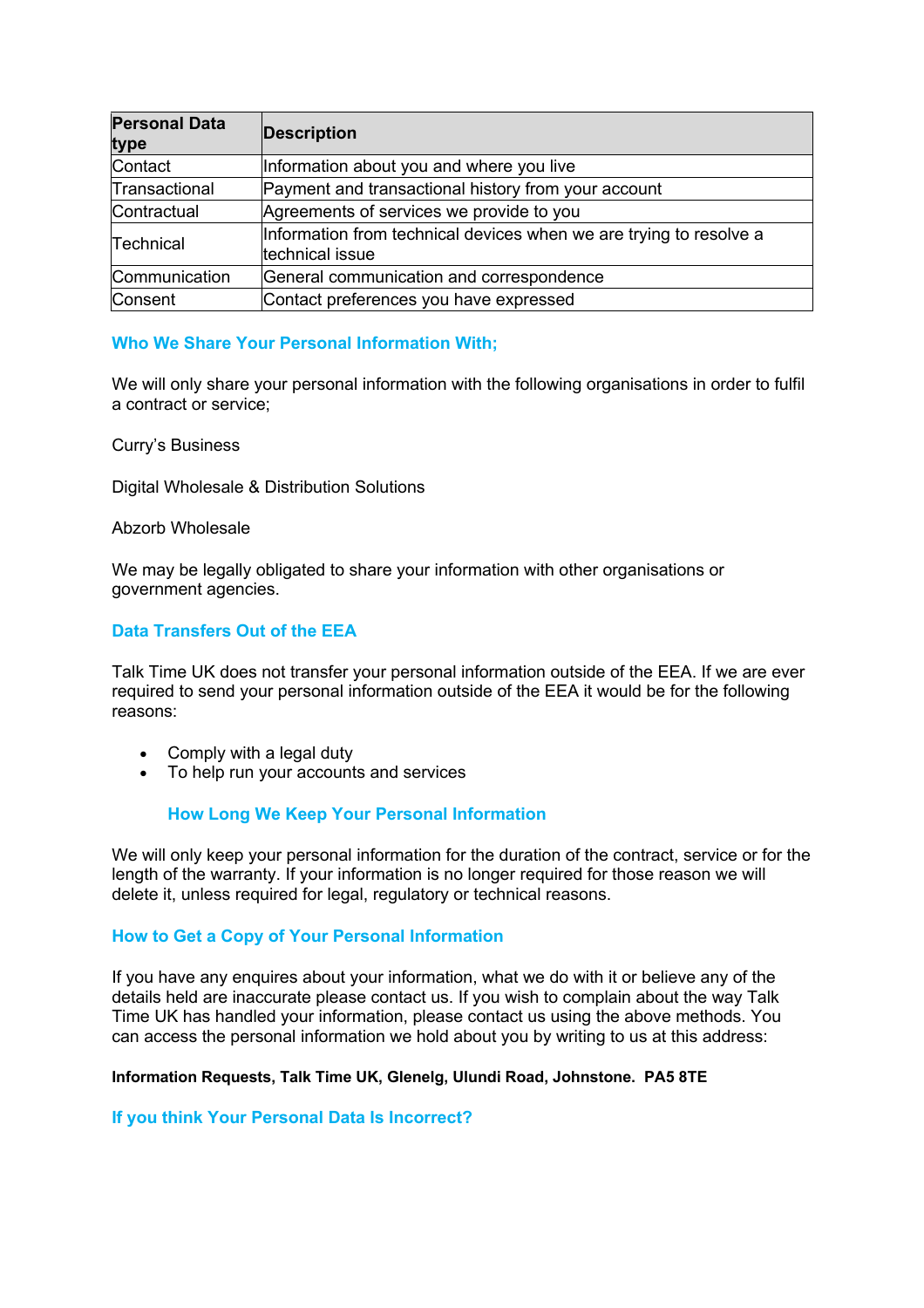If you think we may have information about you that is incorrect or wrong, you have the right to question and raise this with us. Please contact us if you want to do this and we will take reasonable steps to check its accuracy and correct it.

## **Your Rights to Stop Us Using Your Personal Information?**

We may need to keep your data for legal or official reasons, but you can inform us if you think that we shouldn't be using it. You can object to us using your data or to have it deleted and removed if you think there is no reason for us to have it. This is now recognised as the 'right to object', the 'right to erasure' or the 'right to be forgotten'.

We can sometimes limit the use of your data and this will mean that your data will only be used for specific things like legal rights and legal reasons. In this case, we will not use or share your information in additional ways while it is restricted.

You have the right to ask for your personal data to be restricted if you think:

- • It is not correct.
- • It you think it has been used unlawfully, but you do not want it deleted.
- • It is no longer relevant, but you want us to keep it for a legal claim.
- You are waiting for us to confirm if we are allowed to keep on using it, but you have already asked us to stop using your data.

#### **If you want us to stop using your personal data for any of the above cases, please contact us**.

#### **How You Can Withdraw Your Consent**

You have the right to withdraw your consent at any time so please let us know if you wish to withdraw consent. It may not always be possible to provide certain services to you if you do this, however we can confirm this with you.

#### **How to Make a Complaint**

If you are unhappy or unsatisfied with why and how we have used your personal data, you can contact us by sending an e-mail to **accountmanager@talktimeuk.co.uk** or by writing to us at this address:

### **Complaints, Talk Time UK, Glenelg, Ulundi Road, Johnstone. PA5 8TE**

If you are unhappy with our response, you can contact the office, the Financial Ombudsman or the Information Commissioner at: Email: casework@ico.org.uk Tel: 0303 123 1113

Website: https://ico.org.uk/global/contact-us/

#### **Formats for Sharing Data**